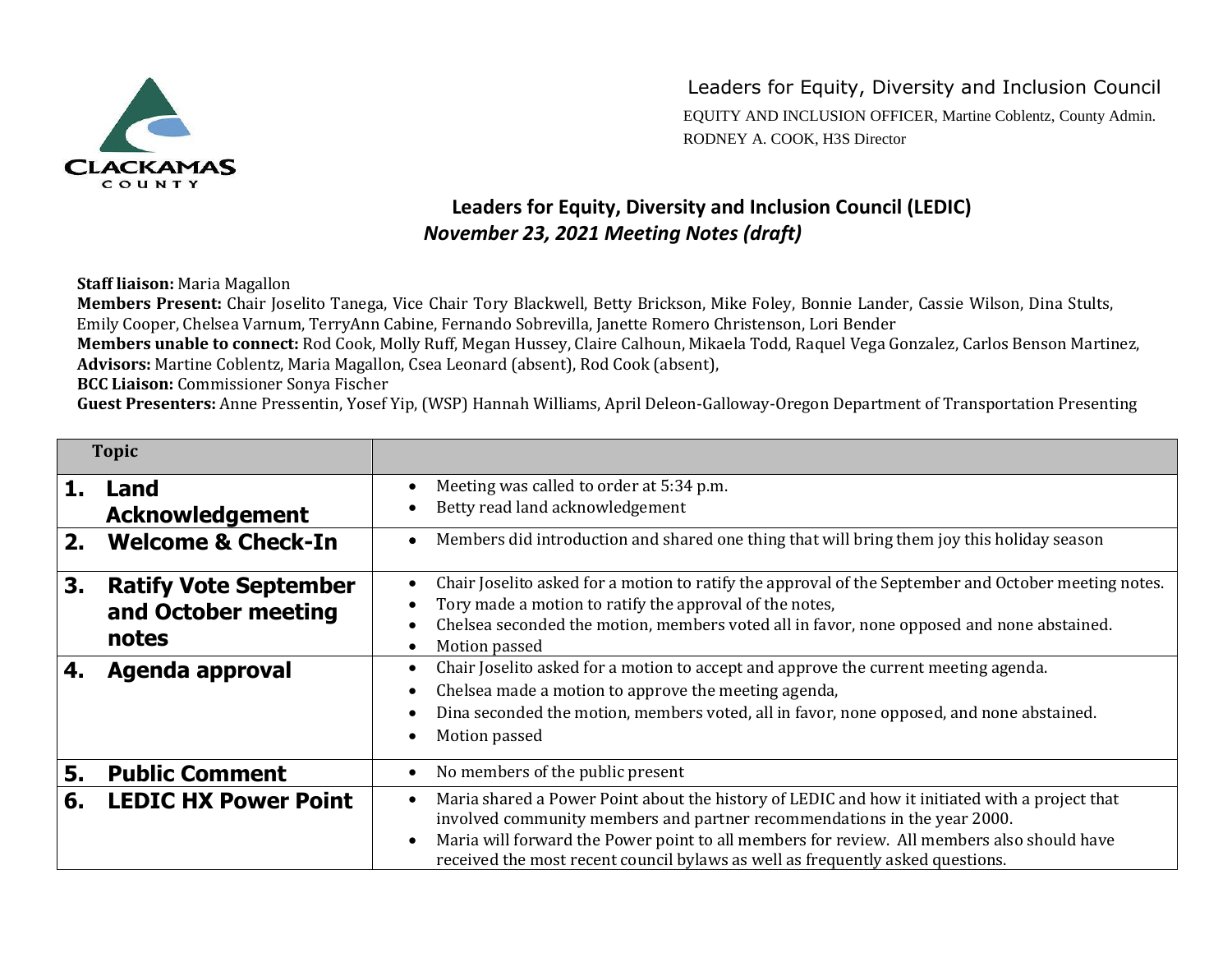

|    | COUNIT                                                  |                                                                                                                                                                                                                                                                                                                                                                                                                                                                                                                                                                                                                                                                                                                                                                                                                                                                                                                                                                                                                                                                                                                                                                                                                                                                                                                                                                                                                                                                                                                                                                                                                                                                                                                                                                                                                                                                                                                                                                                                                                                                                                                                                                                                                                                                                                                                                                                                                                                                                                                                                                                                                                                                                                                                                                                                                                                                                                                                                                                                                                                                                                                         |
|----|---------------------------------------------------------|-------------------------------------------------------------------------------------------------------------------------------------------------------------------------------------------------------------------------------------------------------------------------------------------------------------------------------------------------------------------------------------------------------------------------------------------------------------------------------------------------------------------------------------------------------------------------------------------------------------------------------------------------------------------------------------------------------------------------------------------------------------------------------------------------------------------------------------------------------------------------------------------------------------------------------------------------------------------------------------------------------------------------------------------------------------------------------------------------------------------------------------------------------------------------------------------------------------------------------------------------------------------------------------------------------------------------------------------------------------------------------------------------------------------------------------------------------------------------------------------------------------------------------------------------------------------------------------------------------------------------------------------------------------------------------------------------------------------------------------------------------------------------------------------------------------------------------------------------------------------------------------------------------------------------------------------------------------------------------------------------------------------------------------------------------------------------------------------------------------------------------------------------------------------------------------------------------------------------------------------------------------------------------------------------------------------------------------------------------------------------------------------------------------------------------------------------------------------------------------------------------------------------------------------------------------------------------------------------------------------------------------------------------------------------------------------------------------------------------------------------------------------------------------------------------------------------------------------------------------------------------------------------------------------------------------------------------------------------------------------------------------------------------------------------------------------------------------------------------------------------|
| 7. | <b>I-205 Toll Project</b><br><b>Update presentation</b> | Maria introduced guest speakers from WSP, Oregon Department of Transportation who presented<br>on two major projects on the I-205 corridor between Stafford Rd. and 213 in Oregon City.<br>April Deleon Galloway presented on the Regional Urban Mobility Pricing Project - the project will<br>address congestion region-wide by adding lanes on each side of I-205 as well as seismic improved<br>bridge replacements. Stage 1 has been funded but future stages including toll program still need to<br>be funded. The goal is that the revenue from the toll funding project would provide the necessary<br>funding for the overall Urban Mobility project. The timeline is 2020-2027; the next five years will<br>have major construction on I-205.<br>Hannah Williams presented on the I-205 Toll project which will manage congestion and raise<br>revenue for transportation projects. It consist of electronic modern tolling, there are no toll booths<br>and vehicles don't even have to slow down. Vehicles will pass under a structure (similar to a soccer<br>goal post) that automatically collects tolls from vehicles traveling across the Abernathy and Tualatin<br>River Bridges. Drivers will have a small transponder that is connected to a prepaid account, placed<br>on their windshield or rearview mirror and electronically scanned for toll collection.<br>If a vehicle doesn't have a transponder, a camera will capture the license plate and the registered<br>owner will be billed by mail.<br>The Equity advisory committees ensures equitable community engagement of Black, Indigenous and<br>People Of Color (BIPOC), seniors, youth, LEP and other communities. The committee addresses<br>equitable engagement and implementation of the project. Some of the communities for engagement<br>are those that have language barriers, no access to banking, and communities that experience low<br>income and/or lack documents.<br>Benefits: manage congestion, more reliable trips, less congestion on the freeway, help the<br>environment by reducing greenhouse gas emissions, sustainable funding for investments and to<br>advance equity.<br>The cost of the tolls is not yet known, it will be congestion pricing which is variable, higher during<br>peak hours and lower during lower congestion hours. The revenue will pay for core improvement<br>projects, improved transit and multimodal transportation options, neighborhood health and safety<br>and a top priority is considering affordable options for people experiencing low income.<br>Currently they are analyzing of the impact of project investments and where people are traveling to<br>the most, schools, religious org. libraries, parks, healthcare facilities They will also engage<br>communities that live in the project are and that travel that stretch of freeway.<br>The Environmental assessment document will be released in spring 2022 that will include the<br>project purpose, need, alternatives, findings and recommendations. There will be an open for public<br>comment period. |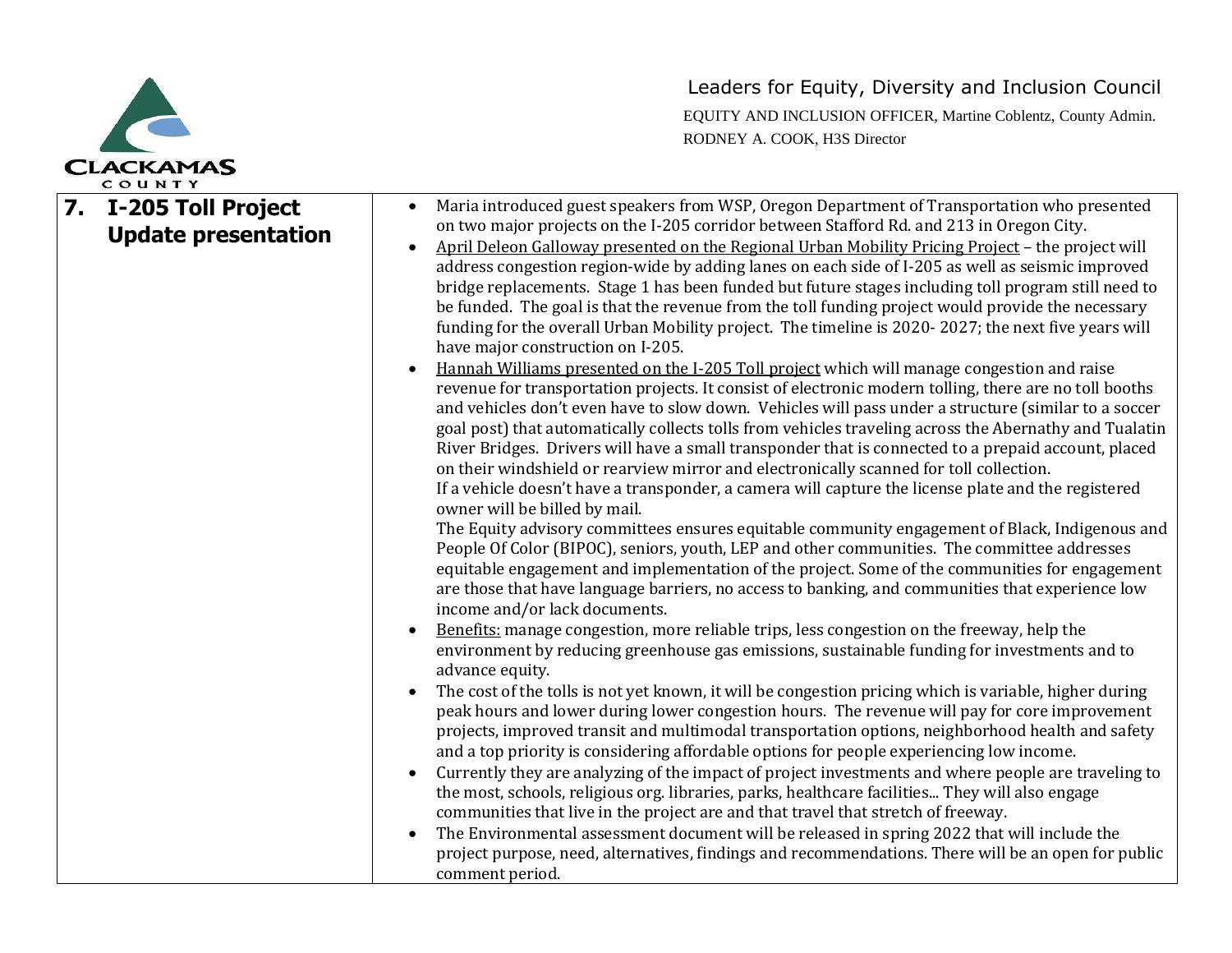

| counii                                             |                                                                                                                                                                                                                                                                                                                                                                                                                                                                                                                                                                                                                                                                                                                                                                                                                                                                                                                                                                                                                                                                                                                                                                                                                                                                                                                                                                                                                                                                                                                                                                                                                                                                                                                                         |
|----------------------------------------------------|-----------------------------------------------------------------------------------------------------------------------------------------------------------------------------------------------------------------------------------------------------------------------------------------------------------------------------------------------------------------------------------------------------------------------------------------------------------------------------------------------------------------------------------------------------------------------------------------------------------------------------------------------------------------------------------------------------------------------------------------------------------------------------------------------------------------------------------------------------------------------------------------------------------------------------------------------------------------------------------------------------------------------------------------------------------------------------------------------------------------------------------------------------------------------------------------------------------------------------------------------------------------------------------------------------------------------------------------------------------------------------------------------------------------------------------------------------------------------------------------------------------------------------------------------------------------------------------------------------------------------------------------------------------------------------------------------------------------------------------------|
|                                                    | The Ask of the LEIC council: to advise on equity considerations of the project and get the word out to<br>underrepresented communities to get feedback on the impact of both projects. Also guidance on<br>who else they should be contacting (the right connectors) to spread the word.<br>Terry Ann mentioned her concern on the financial impact on underrepresented low income<br>communities and their need to travel, lack of electronic banking and other barriers.<br>Mike, asked whether the impact on folks with disabilities is being considered? Are they considering<br>$\bullet$<br>transportation aid programs like Transportation Reaching People (TRP) medical transport<br>volunteers and other programs that already lack funding? Another consideration is that lower<br>income folks have lesser control over their travel times, so they get hit with the peak hour's toll. A<br>higher income worker often has more flexibility around schedule and can use that off peak option.<br>Tory stated the worry about having a transponder "bill" attached to a checking account, credit card,<br>etc., that is going to be a barrier for some folks.<br>Fernando mentioned considerations for Latinx community or folks that don't have a bank account<br>or legal documentation and don't have the same means as others.<br>There were many more questions from council members in the chat and in the interest of time,<br>Maria will gather a list of questions to forward to the project coordinators and they will email<br>responses to share with the council. They also would like to return in the spring for a project<br>update.<br>For updates and to sign up for alerts visit https://i205corridor.org/ |
| 8.<br><b>Equity and Inclusion Office</b><br>Update | Equity Officer, Martine gave an update on the American Rescue Plan Act (ARPA) funding for long<br>$\bullet$<br>term recovery approved by the Board of County Commissioners (BCC). The Equity and Inclusion<br>Office (EIO) is involved in a committee that is charged with a 6 million distribution to culturally<br>specific Community Based Organizations (CBOs) serving underrepresented communities, those that<br>have been hardest hit economically by Covid. The intent is to assist CBOs in building capacity and<br>expand services in Clackamas County. A Community coordinator will be hired on a limited term to<br>engage community, assist newer organizations and businesses and assure they are receiving<br>technical support.<br>Coalition of Communities of Color (CCC) update: We are planning on bringing them to LEDIC for a<br>more comprehensive update. They are in the process of building an advisory steering committee<br>made up of BIPOC community members; committee participants will be compensated for their time.<br>Training update: The E&I office is rolling out all employee training, we have started with managers<br>and supervisors with a focus on leading with race. It is a foundational all employee required training<br>that will be rolling out to the rest of employees starting in February. We will follow up with a                                                                                                                                                                                                                                                                                                                                                              |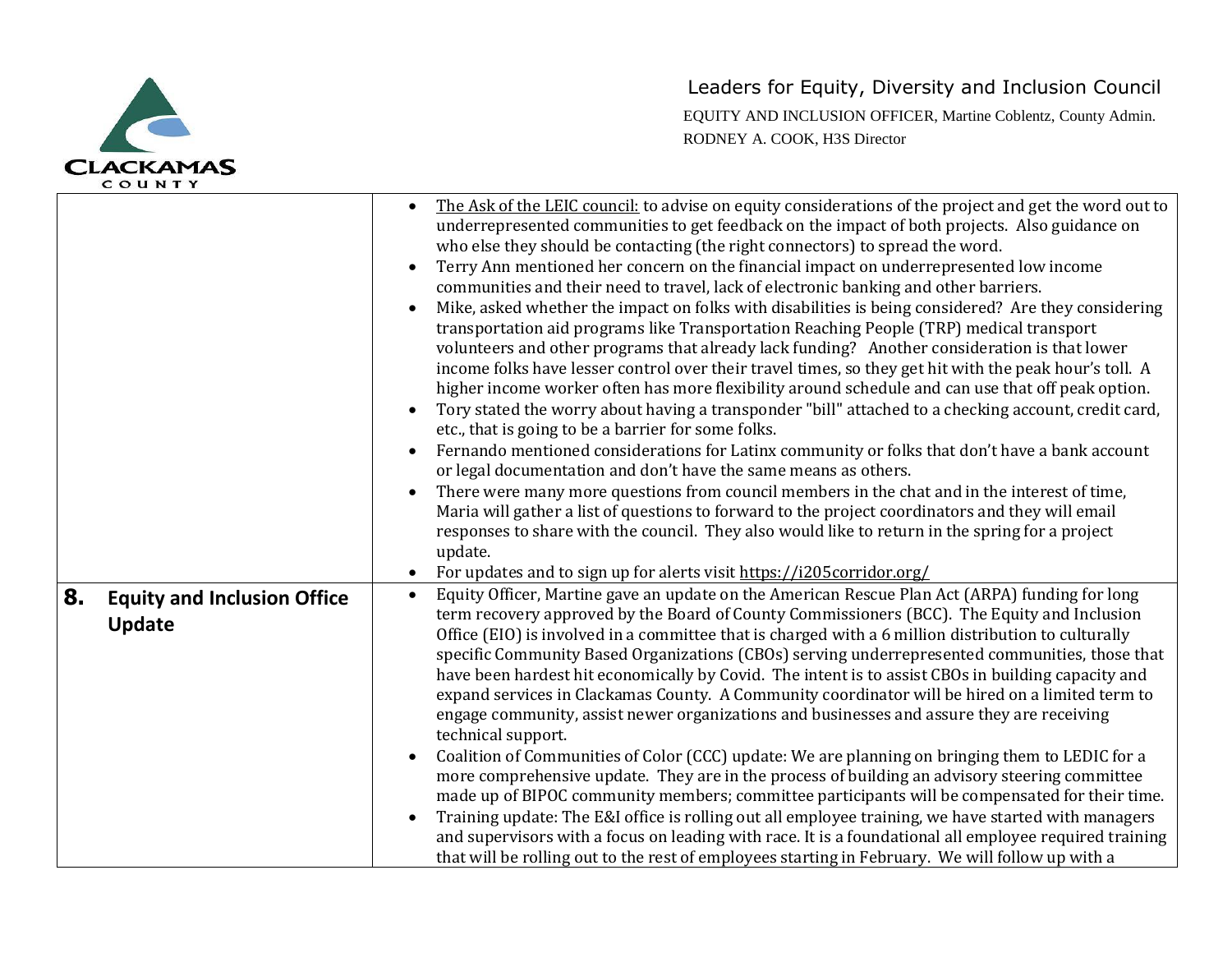

| c o u n i t                                   |                                                                                                                                                                                                                                                                                                                                                                                                                                                                                                                                                                                                                                                                                                                                                                                                                                                                                                                                                                                                                                                                                                                                                                                                                                                                                                                                                                                                                                                                                                                                                                                                                                                                                                                                                                                                                                                                                                                                                                                                                                                                                                                                                                                                                                                                                                                                                                                                                                                                                                                                                                                                                                            |
|-----------------------------------------------|--------------------------------------------------------------------------------------------------------------------------------------------------------------------------------------------------------------------------------------------------------------------------------------------------------------------------------------------------------------------------------------------------------------------------------------------------------------------------------------------------------------------------------------------------------------------------------------------------------------------------------------------------------------------------------------------------------------------------------------------------------------------------------------------------------------------------------------------------------------------------------------------------------------------------------------------------------------------------------------------------------------------------------------------------------------------------------------------------------------------------------------------------------------------------------------------------------------------------------------------------------------------------------------------------------------------------------------------------------------------------------------------------------------------------------------------------------------------------------------------------------------------------------------------------------------------------------------------------------------------------------------------------------------------------------------------------------------------------------------------------------------------------------------------------------------------------------------------------------------------------------------------------------------------------------------------------------------------------------------------------------------------------------------------------------------------------------------------------------------------------------------------------------------------------------------------------------------------------------------------------------------------------------------------------------------------------------------------------------------------------------------------------------------------------------------------------------------------------------------------------------------------------------------------------------------------------------------------------------------------------------------------|
| 9.<br><b>Announcements upcoming</b><br>events | manager specific skill building training for managers; this will provide the tools to understand and<br>address microaggressions in the workplace and maintain a safe welcoming environment.<br>Quality Jobs council, the council makes recommendations on how to retain employees by<br>$\bullet$<br>incentivizing employers to do better and provide quality jobs.<br>Training for BCC update: our office is still working to make that happen, future information to come.<br>$\bullet$<br>Chelsea asked about the outcome of the incident with County employees displaying identity signs<br>like pride flags and Black lives matter signs.<br>Martine explained there was no policy on sigs and the community issue was also about the public<br>flying of the Pride flag. County Administrator Gary Schmidt communicated the decision that the<br>Pride flag would stay up for the month of June and asked employees to take down outward public<br>facing signs. There was a committee who worked on a sign Policy and the E&I office was not<br>involved. We have a meeting with the administrator and committee members to talk about the<br>impact of the policy decision.<br>Maria stated she would email the Covid update; we need to make time for announcements.<br>Tory invited members to the quarterly Clackamas Equity Coalition meeting on Friday December 3rd.<br>$\bullet$<br>The coalition is made up of several Community EDI partners including the E&I office; the meeting<br>will host a presentation on "Utilizing your privilege". Maria will forward the meeting link to all<br>members.<br>Maria stated that historically the council does not meet in December due to holidays and that's a<br>decision for the council.<br>Joselito asked for a motion to not have a council meeting in December,<br>$\bullet$<br>Tory made a motion to not have a meeting in December,<br>$\bullet$<br>Fernando seconded, members voted in favor, no one opposed and none abstained. Motion passed<br>$\bullet$<br>there will not be a LEDIC council meeting in December.<br>Maria asked members to think about 2022 meetings and the possibility of meeting in person; the<br>$\bullet$<br>DSB auditorium could accommodate all members with the necessary safe spacing. There's also the<br>possibility of a hybrid in person/Zoom option.<br>Maria is currently exploring options and feasibility of an in person LEDIC retreat and asked<br>$\bullet$<br>members if they would/could attend an all-day retreat some time next spring.<br>All council members will email Maria with their preferences and/or concerns. |
|                                               | Chair Joselito adjourned the meeting at 7:40 p.m.                                                                                                                                                                                                                                                                                                                                                                                                                                                                                                                                                                                                                                                                                                                                                                                                                                                                                                                                                                                                                                                                                                                                                                                                                                                                                                                                                                                                                                                                                                                                                                                                                                                                                                                                                                                                                                                                                                                                                                                                                                                                                                                                                                                                                                                                                                                                                                                                                                                                                                                                                                                          |
| 10. Adjourn                                   | <b>Next meeting January 25, 2022</b>                                                                                                                                                                                                                                                                                                                                                                                                                                                                                                                                                                                                                                                                                                                                                                                                                                                                                                                                                                                                                                                                                                                                                                                                                                                                                                                                                                                                                                                                                                                                                                                                                                                                                                                                                                                                                                                                                                                                                                                                                                                                                                                                                                                                                                                                                                                                                                                                                                                                                                                                                                                                       |
|                                               |                                                                                                                                                                                                                                                                                                                                                                                                                                                                                                                                                                                                                                                                                                                                                                                                                                                                                                                                                                                                                                                                                                                                                                                                                                                                                                                                                                                                                                                                                                                                                                                                                                                                                                                                                                                                                                                                                                                                                                                                                                                                                                                                                                                                                                                                                                                                                                                                                                                                                                                                                                                                                                            |